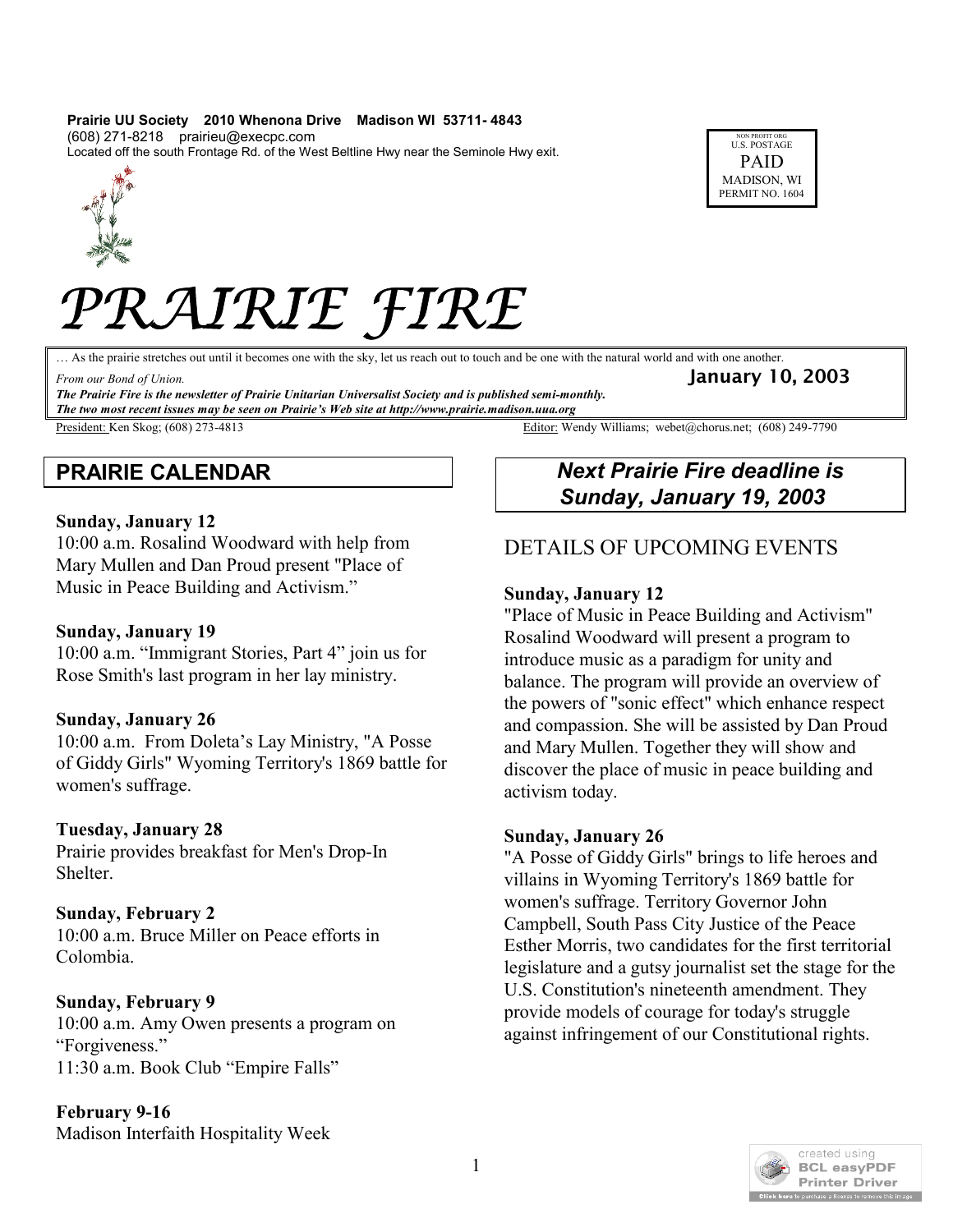#### **Long Range Planning Meeting Invitation** *From Ken Skog*

All Prairie members are invited to a meeting of the Long Range Planning Committee **after the Prairie Program Sunday January 12**. We will discuss growth objectives for Prairie and consider planning activities and actions that could further those objectives. We would particularly like to have people come who think they may be willing to become members of the committee.

Please bring finger foods to share. We propose to meet about an hour and a half.

# **January Playreading Postponed**

The date for January Playreading Group will be postponed from January 11 to a date not yet set. Watch for information or check with Rachel Siegfried or Mona Birong.

# **Prairie Book Club**

The new dates and selections for the Prairie Book Club have been established. Please note all dates are Sundays after the Prairie service. Bring food to share. Books are available at 20% discount at Borders on University Ave. Be sure to mention that your book is a Prairie Book Club selection.

**February 9**, EMPIRE FALLS by Richard Russo, a Pulitzer Prize novel about a leading family in a small New England town. Many plots and subplots, but a

review promises that you will not get lost. The book is 483 pages and recommended by Al Nettleton.

**March 9**, THE ECSTACY OF OWEN MUIR by Ring Lardner, Jr., a novel set in the 1950's about a man snared by the McCarthy hearings, who sees things in black and white, and goes whole hog for whatever he is involved in. Some key words: Satire, Catholicism, Humorous. Recommended by Andy Sommers.

**April 6**, THE CORRECTIONS by Jonathan

Franzen, described in an Internet review as "spellbinding story with sexy comic brio, and evokes a quirky family akin to Anne Tyler's, only bitter."

<http://www.oxfordmusic.com/ole/franzenco.html> This book was recommended by Al Nettleton and is 528 pages.

**May 4**, A LIFE OF HER OWN by Emilie Carr. A novel set in the Alps. Recommended by Rose Smith.

**June 8**, No book has been selected as yet.

# **Thank You**

*submitted by the Membership Committee*

The following persons volunteered their time in December to make coffee, greet visitors, and wash up after the service: Erin Bosch, Rachel Long, Mary Mullen, Kathy Nutter, Barb Park, Molly Plunkett, Dan Proud, Judy Skog, Phoenix Wardell. Phoenix again deserves special mention for dedicated cup washing and general kitchen maintenance. Barb Park and helpers (Barb Chatterton, Judy Skog, Rachel Long and others) put out a great spread for the parish meeting and cleaned up to boot.

# **A Note From A Grateful Food Pantry**

Prairie received the note of thanks below. Check the bulletin board to see the original.

"HAPPY HOLIDAYS. On behalf of Allied residents, we thank you for all you've done. Our wish for you is a Very Happy Holiday, and everything wonderful for the year to come! From the Food Pantry"

# **UU Young Adults in Milwaukee?**

Bryan Kroes and Laura Luepke are in the process of starting a UU Young Adult group at the University of Wisconsin - Milwaukee. They are looking for young adults in your congregations who attend UWM or are in the Milwaukee area currently who would be interested in being a part of this group. If anyone knows of any young adults, please contact Bryan Kroes or put them in touch with Bryan Kroes

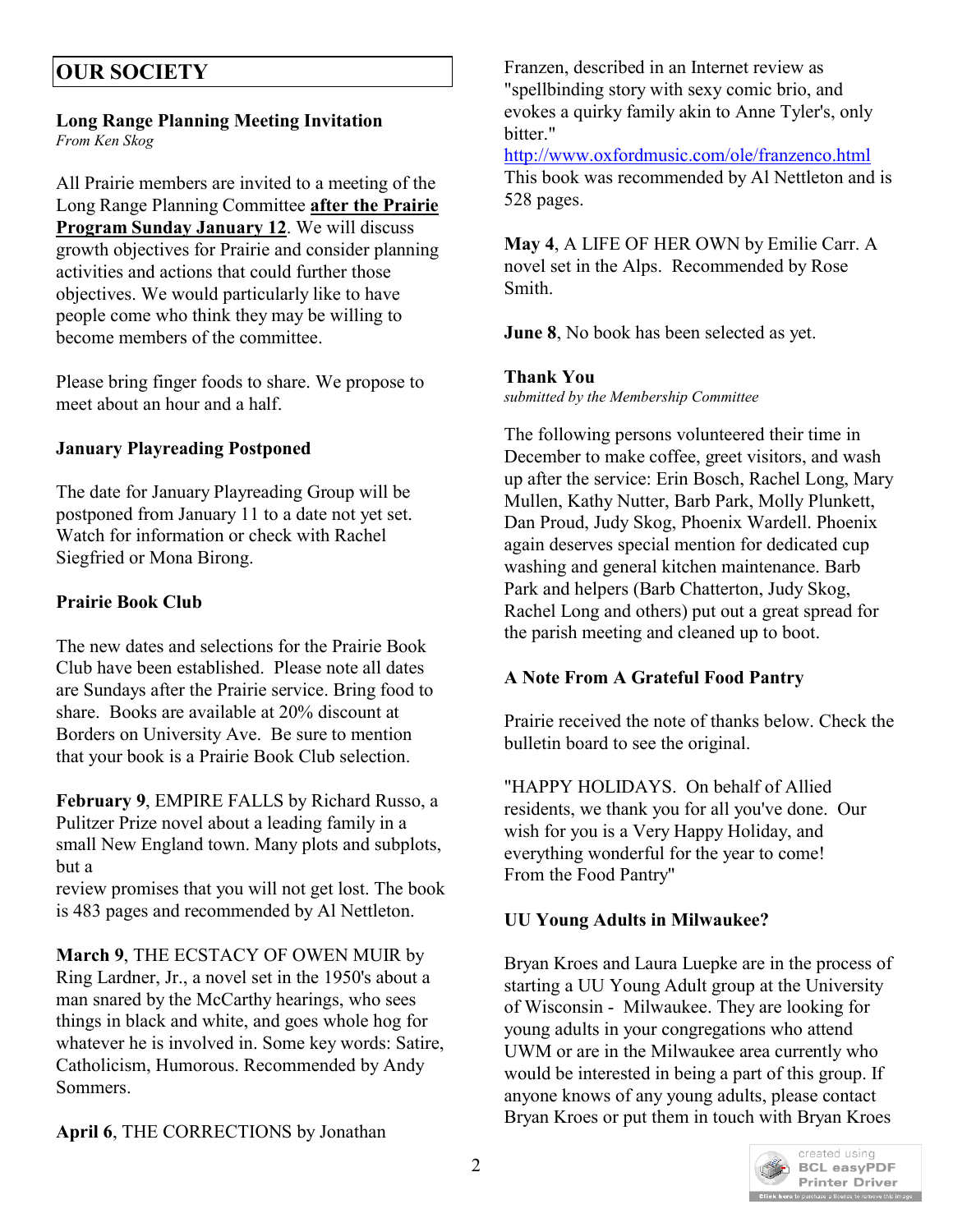## **Social Action Notes**

## **December Breakfast at Men's Shelter**

*Submitted by Paula Pachciarz*

Prairie's monthly breakfast at the men's drop-in shelter fell on the 24th last month and was fully staffed. Robyn Dahler, Paula Pachciarz, Judy Wacker, and Maggie Whitehead cooked the food that Barb Park purchased the day before. Judy, Maggie and Robyn are sophomores at West High School and they all say they would like to do this service again! We found out that the men get few hot breakfasts and really look forward to the one that we provide: scrambled eggs with bacon, green pepper, and cheese, cereal with milk, and juice. The next shift falls on Tuesday, January 28.

## **Guest at Your Table**

*submitted by the Social Action Committee* 

You may turn in your donations to this UU Service Committee project on any Sunday morning in January. Checks are preferred and should be made out to the UUSC. Please give your envelopes to Paula Pachciarz.

# **Religious Education**

## **From the DRE's Desk**

*Submitted by Kristi Sprague-Klepzig, DRE*

The month of December has flown by with a lot of activity! In early December, YoUUth Circle learned about the third UU Principle, "Yes! To life long learning," by learning about the many Festivals of Light that are celebrated at this dark time of year. The younger kids made gorgeous tin can luminaries (You may have heard some pounding upstairs!) while the older folks worked on their community service project-raising money for various non-forprofit, humanitarian organizations. Thanks to Peter Mitchie for his consistence in working with this great group of young people!

We also enjoyed a Sunday of making homemade gifts-Nifty-Gifty! It was a wonderful time! Thanks you to the following folks (in no particular order) for lending a hand in gathering materials, planning projects, setting up, working with kids to glue and glitter and wrap, and for cleaning up afterwards: Paula Pachiarz, Kathy, Randy, Mei-lien and Tara Converse, Mary Mullen, Rosemary Lester, Robin Carre, Doleta Chapru, Peter Mitchie, Denise Jess, Jani Koester, Anne Urbanski, Brian Kuzdas, Carl Wacker, Judy Skog, John Peterson, Susan Hagstrom and Ben Sprague-Klepzig! Whew!! What a great crew we had! And, the creations made were just beautiful.

January promises to be an exciting month as we continue learning about the UU Principles and about the important work of Dr. Martin Luther King, Jr., which fits so well with the Principles we are learning. Finally, on January 25 and 26, we are anticipating a fantastic time with Wild Wintering! (Volunteers are still needed for this event.)

Thank you so much to all of the folks who have signed up to volunteer downstairs with the RE Program. I am overwhelmed by your support! And finally, a hearty thank you to Orange and Dean for the donated new books: "This Place I Know", "The Next Place" and "Granddad's Prayers of the Earth." If you wish to donate a book to the library downstairs, please talk to a committee member if you are looking for ideas.

A blessed New Year to all!

# **Opportunities**

## **Journey Toward Wholeness Announcement**

On Saturday, February 8, the Journey Toward Wholeness Transformation Committee of the Unitarian Universalist Association will host a regional gathering at the Evanston UU church. This is an event designed to hear from congregations about their experiences with anti-oppression world. Congregations are asked to send delegations of 3-5 people (at a cost of \$10/person) to share your successes, challenges, and need for support in this important work. The JTW Transformation Committee is seeking to identify strategies that are effective in anti-oppression, justice making, and